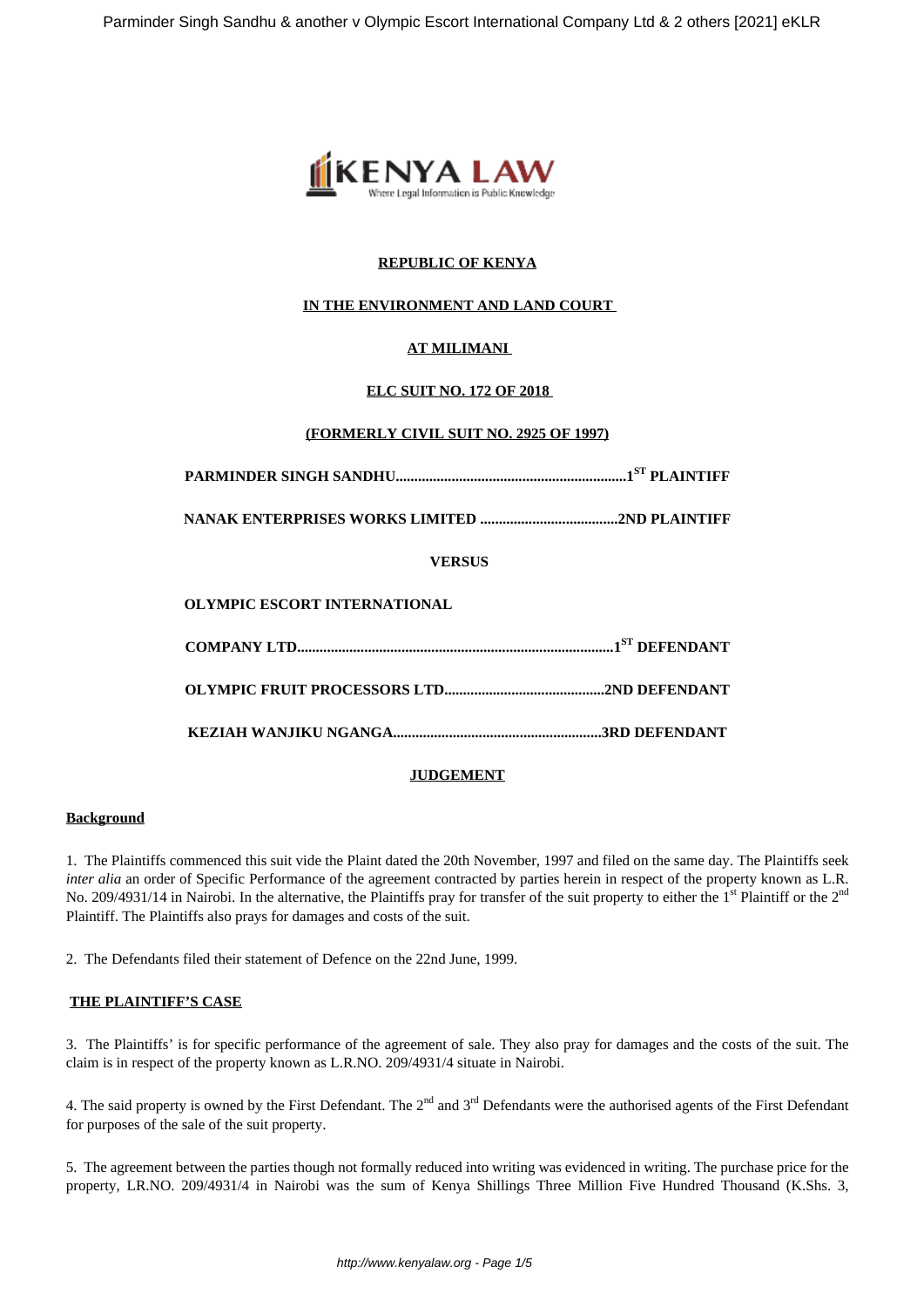500,000/=). The said sum was paid in full and received by the 2nd and 3rd Defendants on behalf of the 1st Defendant. Pursuant to the said Agreement, the 1st Defendant allowed the Plaintiffs to take possession of the suit premises as beneficial owners. The Plaintiffs who were hitherto rent paying tenants stopped paying the rent after the sale and no demand for rent has ever been made thereafter. Subsequently, vide the Letter dated 9th November, 1995, the 2nd Defendant undertook to transfer the suit property to the Plaintiffs.

6. The 1st Defendant despite making promises failed, refused and or neglected to complete the said sale or take any steps towards such completion. It is on that backdrop that the Plaintiffs filed their case seeking to enforce the completion of the transaction with the Defendants.

## **Defendants' case**

7. The Defendants in their statement of Defence deny entering into any sale agreement with either the Plaintiffs for the sale of the suit property as alleged in the Plaint and in particular avers that if any proposal was made for sale, then it never materialized and no contract was ever entered into.

8. The first Defendant claims that the proposal and/or offer to purchase the premises never crystallized and the first defendant received no consideration for the purchase of the suit property. That if any amount was paid to any other Defendants then it was not for the purchase of the suit property.

9. The Defendants aver that if any money was paid by the Plaintiffs then it was for some other contract and not for the purchase of the suit premises. The Defendants alleged that there was no privity of contract in regard to the suit premises between the Plaintiffs and the 2nd and 3rd Defendants.

10. The Defendants further argued that the Plaintiff was just a tenant. Though he was in occupation of the suit property he was a mere licensee. That the 2nd Defendant had no authority to hand over possession of the suit premises.

11. This file was transferred from the High Court to this Court on the 10th April, 2018. On numerous occasions, despite being served with Mention and Hearing Notices, there was no appearance for the Defendants. On 6th February, 2019, the Defendant's Advocates upon being served received the notice under protest on the basis that they were no longer acting for the Defendants. However, no application to cease from acting was ever made as required in law. The Court therefore made a determination to the effect that the Advocates were properly on record for the Defendants and any service effected upon them on behalf of the Defendants was proper service.

12. The matter came up for hearing on the 5th October, 2021.There was no appearance for the Defendants despite their Advocates having been served. There was an Affidavit of Service on record filed by the Plaintiffs' Counsel confirming service of the Hearing Notice. The matter proceeded virtually.

13. The Plaintiffs called in One Witness, Parminder Singh Sandhu, the 1st Plaintiff and a Director in the 2nd Plaintiff's Company, Nanak Enterprises Works Limited as Plaintiffs' Witness 1 (PW1).He adopted his Witness Statement dated the 19th February, 2013 as his evidence in- chief. He also produced the documents on the list of documents dated the 19th February, 2013 and filed on the 21st February, 2013 and marked them as Plaintiffs' Exhibit 1 to 16 in the order in which they appeared on the list in support of his case.

14. He further stated that the Suit Property was L.R. NO. 209/4931/4 which they had bought and paid for in full. The 2nd Defendant as an authorised agent of the 1st Defendant confirmed receipt of the full purchase price in the letter of 9th November, 1995. Despite the acknowledgement, the Defendants have refused to transfer the land to the Plaintiffs. He prayed for orders as listed in the Plaint.

15. The Plaintiffs are and have been in possession of the suit property. The Title is a leasehold in the name of Olympic Escort International Company Limited, the 1st Defendant, registered under the now repealed Registration of Titles Act (RTA).

16. The Plaintiff filed their submission and their Counsel highlighted the same on the 10th November, 2021.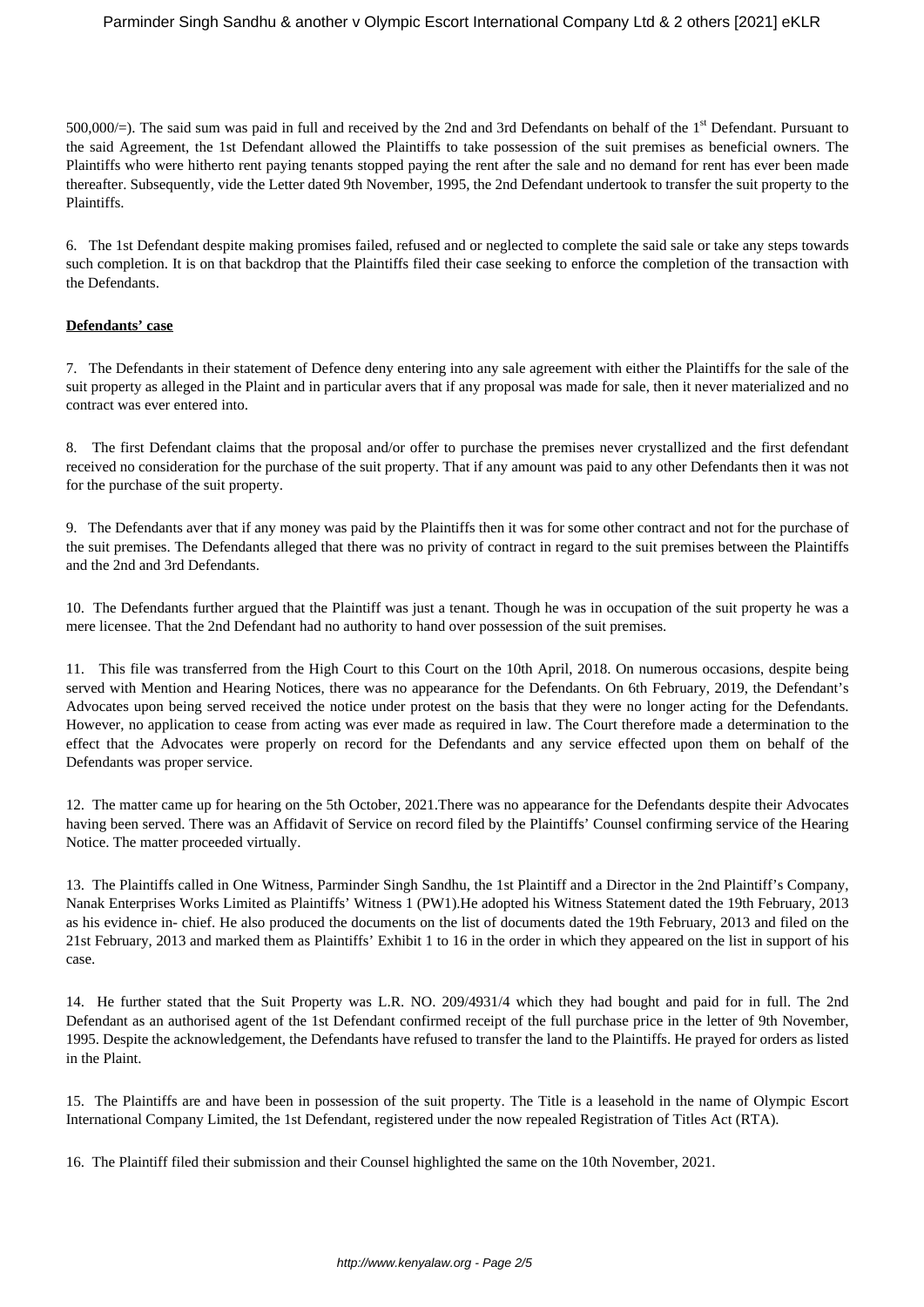#### **Issues for Determination**

17. It is the Court's opinion that the issues for determination are;

*A. Whether there was a valid Legal Contract for Sale of Land between the parties.*

*B. Whether the Plaintiffs are entitled to the Order of Specific Performance.*

*C. Whether the Plaintiffs are entitled to an award of damages.*

*D. Who should bear the costs of the suit*

#### **Analysis and Determination**

### **A. WHETHER THERE WAS A VALID LEGAL CONTRACT FOR SALE OF LAND BETWEEN THE PARTIES**

18. Section 3 (3) of the Law of Contract Act before the amendment of 1990, provided that:

"(3) *No suit shall be brought upon a contract for the disposition of an interest in land unless the agreement upon which the suit is founded, or some memorandum or note thereof, is in writing and is signed by the party to be charged or by some person authorized by him to sign it:*

*Provided that such a suit shall not be prevented by reason only of the absence of writing, where an intending purchaser or lessee who has performed or is willing to perform his part of a contract –*

*(i) has in part performance of the contract taken possession of the property or any part thereof; or*

*(ii) being already in possession, continues in possession in part performance of the contract and has done some other act in furtherance of the contract."*

19. In the present suit, the claim is in respect of the property on L.R. NO. 209/4931/4 situate in Nairobi. Although parties never reduced their Agreement for Sale into writing, evidence placed before the Court confirms existence of an agreement for sale. The Plaintiffs have annexed the copies of the cheques which were paid to the Defendants.

20. The correspondence exchanged between the 2nd Plaintiff and the 2nd Defendant refers to the sale of Industrial premises on Plot No. 209/4931/4 Nairobi. The letter dated 22nd November 1994 does acknowledge the receipt of Cheque No. 32464 for Kshs.500,000/- towards the deposit of the agreed purchase price of Kshs. 3.5 Million. The letter of 9th November, 1995 acknowledges the payment of the full purchase price and promises to avail the transfer documents subject to early processing by the relevant authorities.

21. This was the reason why the Defendants allowed the Plaintiffs to take possession of the suit premises as beneficial owners. The Plaintiffs stopped paying rent henceforth and no demand for rent was ever made thereafter. The Plaintiffs have continued to occupy the property in question from October 1994 up to date.

22. From the evidence at hand, the Plaintiffs paid the full purchase price which amount was acknowledged by the Defendants herein. The Plaintiffs were thereafter allowed to take possession of the suit land and they have continued to do so till now.

*23.* It is therefore my finding that there was a valid contract of sale for land in accordance with the applicable Law of Contract at that time, between the parties herein.

### **WHETHER THE PLAINTIFFS ARE ENTITLED TO THE ORDER OF SPECIFIC PERFORMANCE**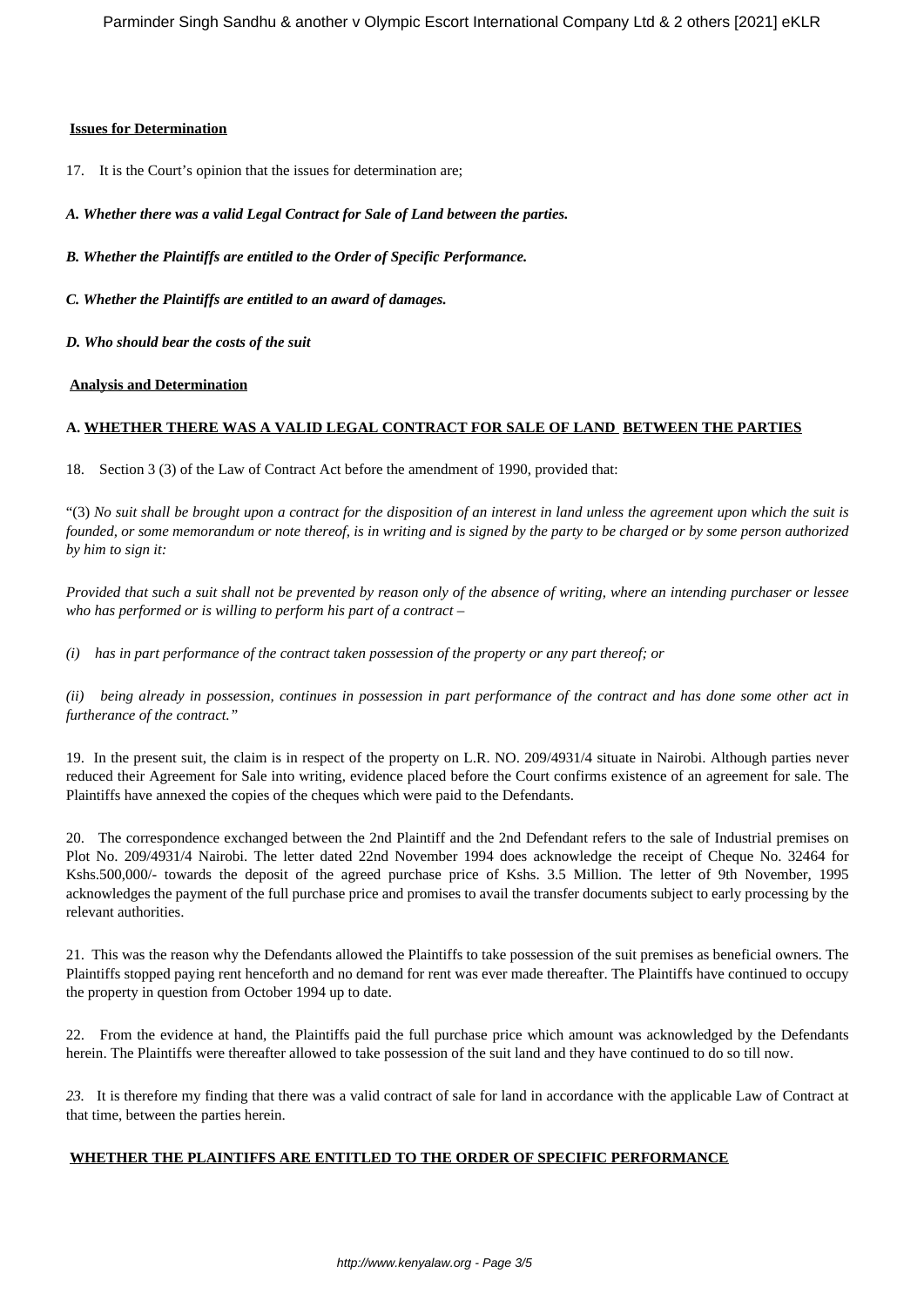24. The Court of Appeal in the case of *Gharib Suleman Gharib v Abdulrahman Mohamed Agil LLR No. 750 (CAK) Civil Appeal No. 112 of 1998* held that:

*"The jurisdiction to order specific performance is based on the existence of a valid and enforceable contract and being an equitable relief, such relief is more often than not granted where the party seeking it cannot obtain sufficient remedy by an award of damages the focus being whether or not specific performance will do more perfect and complete justice than an award of damages."*

25. In **Godfrey Ngatia Njoroge v James Ndungu Mungai [2019] eKLR** Justice L. Gacheru while granting an order for Specific Performance stated as follows:

*Granting of specific Performance is discretionary and as such the Court should in deciding whether or not to grant the orders look at the merits of the case based on a case to case basis and whether there is an adequate alternative.* 

The Learned Judge further relied on the Case of *Reliable Electrical Engineers Ltd…..Vs….Mantrac Kenya Limited (2006) eKLR, wherein Justice Maraga (as he then was) stated that:-*

**"Specific performance like any other equitable remedy is discretionary and the Court will only grant it on well laid principles"**

**"The Jurisdiction of specific performance is based on the existence of a valid enforceable contract. It will not be ordered if the contract suffers from some defect, such as failure to comply with the formal requirements or mistake or illegality, which makes the contract invalid or enforceable. Even when a contract is valid and enforceable, specific performance will however not be ordered where there is an adequate alternative remedy. In this respect damages are considered to be an adequate alternative remedy where the claimant can readily get the equivalent of what he contracted for from another source. Even when damages are adequate remedy specific performance may still be refused on the ground of undue influenced or where it will cause severe hardship to the defendant."**

26. Having already found that there was a valid contract for sale of land and that the Plaintiffs have fully paid the agreed purchase price, the Court is of the view that granting an order of Specific Performance is the best way to ensure that justice is served for all.

### **B. WHETHER THE PLAINTIFFS ARE ENTITLED TO AN AWARD OF DAMAGES**

27. In the case of Kinakie Co-operative Society Vs Green Hotel (1988) KLR 242, the court of Appeal held that where damages are at large and cannot be quantified, the court may have to assess damages upon some conventional yardstick. But if a specific loss is to be compensated and the party was given a chance to prove the loss and did not he cannot have more than nominal damages.

28. In this case, the Defendants sold land to the Plaintiffs. The Defendants thereafter refused to transfer the land despite having been paid the full the purchase price. The Plaintiffs however, have always and are still in possession of the suit land.

29. The Plaintiffs were unable to prove the loss that they have suffered. They did not place any material before the Court to assist in the assessment of damages. The Court therefore has no basis to award any damages to the Plaintiffs.

### **C. WHO SHOULD BEAR THE COSTS OF THE SUIT**

30. The Plaintiff being successful in this case he should be awarded costs of the case. The Defendants shall therefore bear the costs of this suit.

31. Accordingly, the Plaintiffs' claim is allowed in the following terms:-

a) An order of specific performance be and is hereby issued and the 1<sup>st</sup> Defendant, OLYMPIC ESCORT INTERNATIONAL COMPANY LIMITED is ordered to transfer the Title No. 209/4931/4 to the  $2<sup>nd</sup>$  Plaintiff, NANAK ENTERPRISES WORKS LIMITED, forthwith.